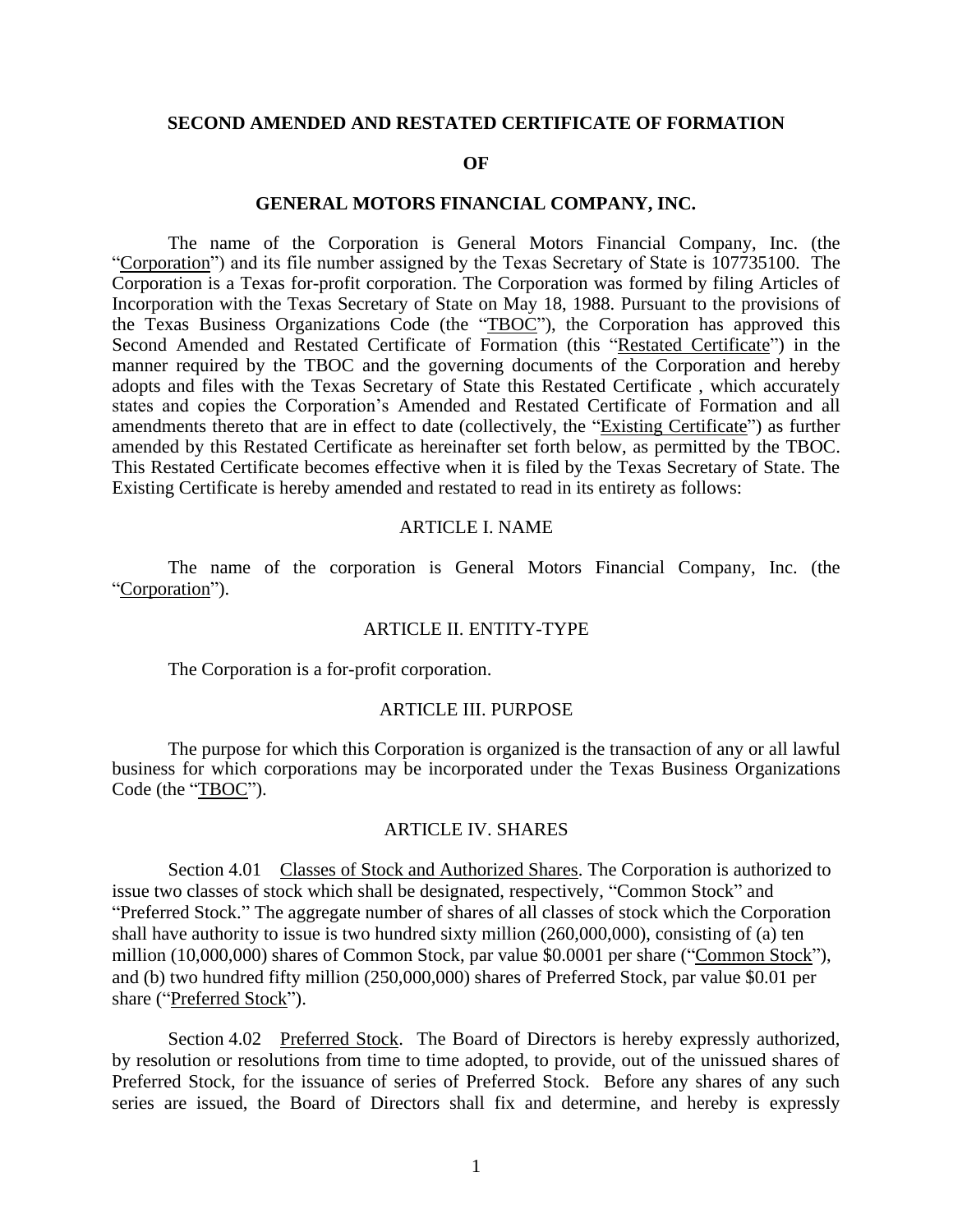empowered to fix and determine, by resolution or resolutions, the designations, preferences, limitations and relative rights, including voting rights, of the shares of each such series, including but not limited to any of the following:

- (a) the designation of such series, the number of shares to constitute such series and the stated value thereof if different from the par value thereof;
- (b) subject to the last paragraph of this Article IV, whether the shares of such series shall have voting rights, in addition to any voting rights provided by law, and, if so, the terms of such voting rights, which may be full or limited;
- (c) the dividends, if any, payable on such series and at what rates, whether any such dividends shall be cumulative, and, if so, from what dates, the conditions and dates upon which such dividends shall be payable, the preference or relation which such dividends shall bear to the dividends payable on any shares of stock of any other class or any other series of this class;
- (d) whether the shares of such series shall be subject to redemption by the Corporation, and, if so, prices and other terms and conditions of such redemption;
- (e) the amount or amounts payable upon shares of such series upon, and the rights of the holders of such series in, the voluntary or involuntary liquidation, dissolution or winding up of, or upon any distribution of the assets of, the Corporation;
- (f) whether the shares of such series shall be subject to the operation of a retirement or sinking fund and, if so, the extent to and manner in which any such retirement or sinking fund shall be applied to the purchase or redemption of the shares of such series for retirement or other corporate purposes and other terms and provisions relative to the operation thereof;
- (g) whether the shares of such series shall be convertible into, or exchangeable for, shares of stock of any other class or any other series of this class or any other class or classes of securities and, if so, the price or prices or the rate or rates of conversion or exchange and the method, if any, of adjusting the same, and any other terms and conditions of conversion or exchange, provided, however, that no shares of any series shall be convertible into, or exchangeable for, shares of Common Stock or into shares of any other securities that are convertible into, or exchangeable for, shares of Common Stock;
- (h) the limitations and restrictions, if any, to be effective while any shares of such series are outstanding upon the payment of dividends or the taking of other distributions on, and upon the purchase, redemption or other acquisition by the Corporation of, the Common Stock or shares of stock of any other class or any other series of this class;
- (i) the conditions or restrictions, if any, upon the creation of indebtedness of the Corporation or upon the issue of any additional stock, including additional shares of such series or any other series of this class or of any other class; and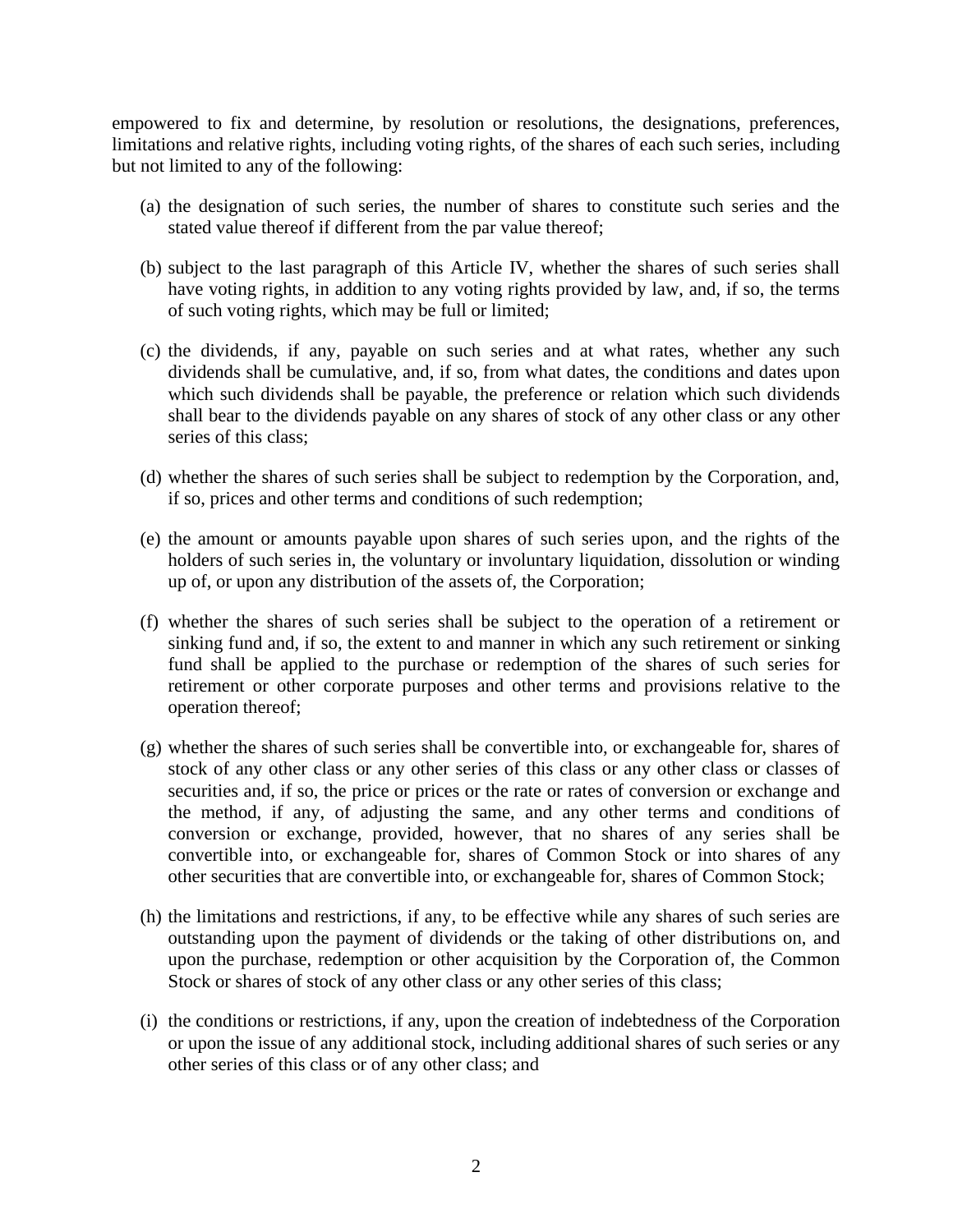(j) any other powers, preferences and relative, participating, optional and other special rights and any qualifications, limitations and restrictions thereof.

## ARTICLE V. REGISTERED OFFICE AND AGENT

The street address of the Corporation's registered office is 211 E. 7th Street, Suite 620, Austin, Texas 78701, and the name of its registered agent at such address is Corporation Service Company d/b/a CSC-Lawyers Incorporating Service Company.

## ARTICLE VI. DIRECTORS

The number of directors currently constituting the Board of Directors is three (3), and the names and addresses of the persons who are currently serving as directors until the next annual meeting of the shareholders or until their successors are elected and qualified are:

| <b>NAME</b>      | <b>ADDRESS</b>                                         |
|------------------|--------------------------------------------------------|
| Mary T. Barra    | 300 Renaissance Center, Detroit, Michigan 48265-3000   |
| Daniel E. Berce  | 801 Cherry Street, Suite 3500, Fort Worth, Texas 76102 |
| Paul A. Jacobson | 300 Renaissance Center, Detroit, Michigan 48265-3000   |

# ARTICLE VII. AMENDMENTS TO BYLAWS

The Board of Directors shall have the power to alter, amend or repeal the Bylaws of the Corporation or to adopt new Bylaws.

# ARTICLE VIII. INDEMNIFICATION

Section 8.01 Mandatory Indemnification. The Corporation shall indemnify and advance expenses to every current or former director and officer of the Corporation in the manner and to the fullest extent permitted by the TBOC as it presently exists or may hereafter be amended (but, in the case of any such amendment, only to the extent that such amendment permits the Corporation to provide broader indemnification rights than such law permitted the Corporation to provide prior to such amendment), against all expenses (including judgments, fines, payments in settlement, attorneys' fees and other expenses) reasonably incurred or suffered by or on behalf of such director or officer in connection with any proceeding in which such director or officer was or is made or is threatened to be made a party or called as a witness or is otherwise involved by reason of the fact that such director or officer is or was a director or officer of the Corporation or is or was serving at the request of the Corporation as a representative of any other entity, whether the basis of such proceeding is an alleged action in an official capacity as a representative or in any other capacity while serving as a representative.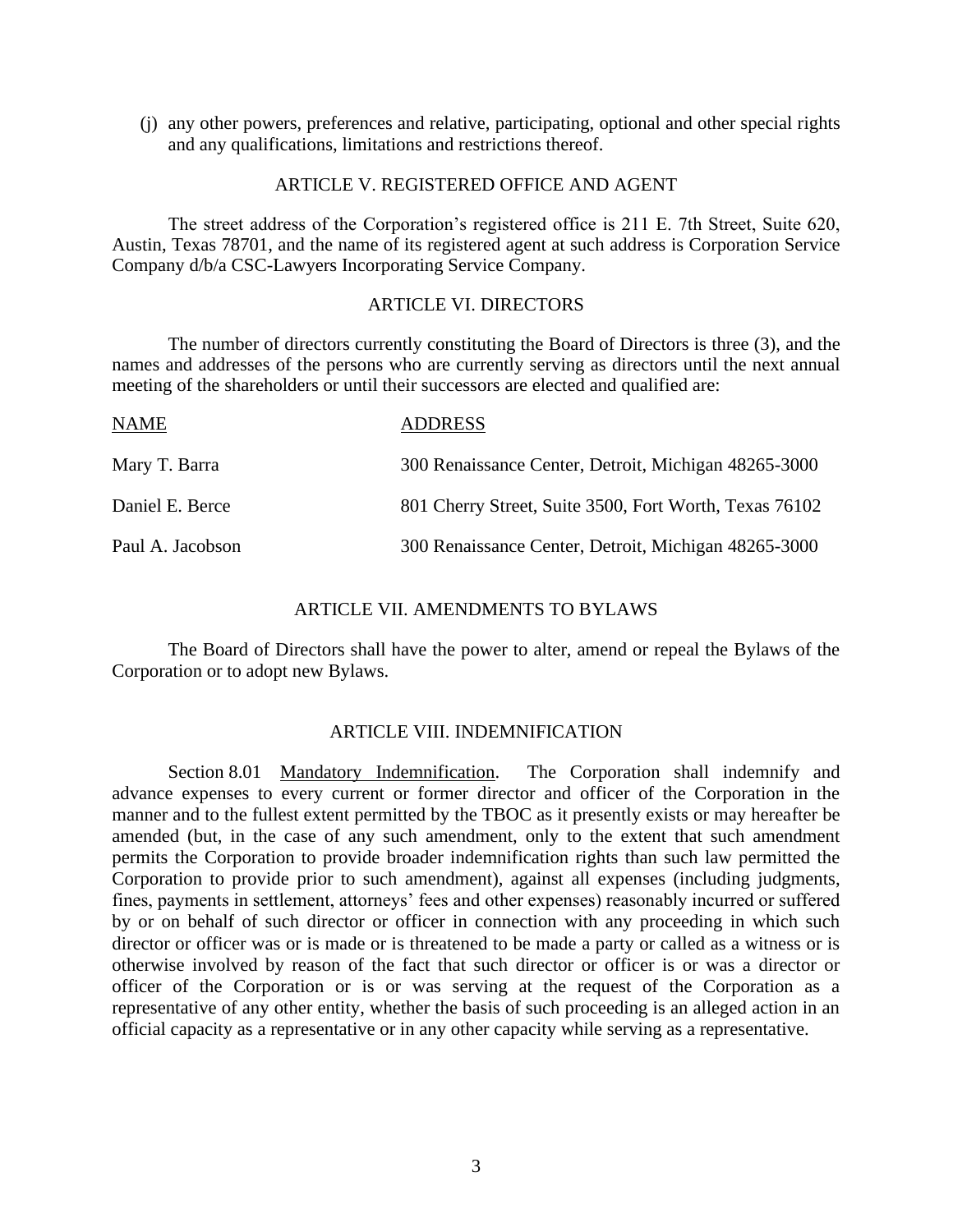# Section 8.02 Permissive Indemnification.

(1) Subject to the other provisions of this Article, the Corporation may indemnify and advance expenses to every current or former employee or agent of the Corporation who is not a director or officer of the Corporation in the manner and to the fullest extent permitted by the TBOC as it presently exists or may hereafter be amended (but, in the case of any such amendment, only to the extent that such amendment permits the Corporation to provide broader indemnification rights than such law permitted the Corporation to provide prior to such amendment), against any and all expenses (including judgments, fines, payments in settlement, attorneys' fees and other expenses) reasonably incurred by or on behalf of such current or former employee or agent in connection with any proceeding in which such current or former employee or agent was or is made or is threatened to be made a party or called as a witness or is otherwise involved by reason of the fact that such employee or agent is or was an employee or agent of the Corporation. Except as set forth in paragraph (2) below, the ultimate determination of entitlement to indemnification of current or former employees or agents who are not officers and directors shall be made in such manner as is provided by the TBOC.

(2) The Corporation shall indemnify and advance expenses to every current and former employee and agent of the Corporation who is not a director or officer of the Corporation in the manner and to the fullest extent permitted by the TBOC as it presently exists or may hereafter be amended (but, in the case of any such amendment, only to the extent that such amendment permits the Corporation to provide broader indemnification rights than such law permitted the Corporation to provide prior to such amendment), against any and all expenses (including judgments, fines, payments in settlement, attorneys' fees and other expenses) reasonably incurred by or on behalf of such current or former employee or agent in connection with any proceeding in which such current or former employee or agent was or is made or is threatened to be made a party or called as a witness or is otherwise involved by reason of the fact that such employee or agent is or was serving at the request of the Corporation as a representative of any other entity, whether the basis of such proceeding is an alleged action in an official capacity as a representative or in any other capacity while serving as a representative.

Section 8.03 Initiated Proceedings. The Corporation shall not be required to indemnify any person in connection with a proceeding initiated by such person if the proceeding was not authorized by the Board of Directors.

# Section 8.04 Advancement of Expenses.

(1) The Corporation shall pay the expenses of persons indemnified by the Corporation pursuant to Sections 8.01 or 8.02(2) of this Article VIII incurred in defending any proceeding in advance of its final disposition; provided, however, that such payment shall be made only upon receipt of (i) a written affirmation by the indemnitee of their good faith belief that they have met the standard of conduct necessary for indemnification under this Article VIII or otherwise, and (ii) a written undertaking by the indemnitee to repay all amounts advanced if it should be ultimately determined by final judicial decision from which there is no further right of appeal that the indemnitee is not entitled to be indemnified under this Article VIII or otherwise.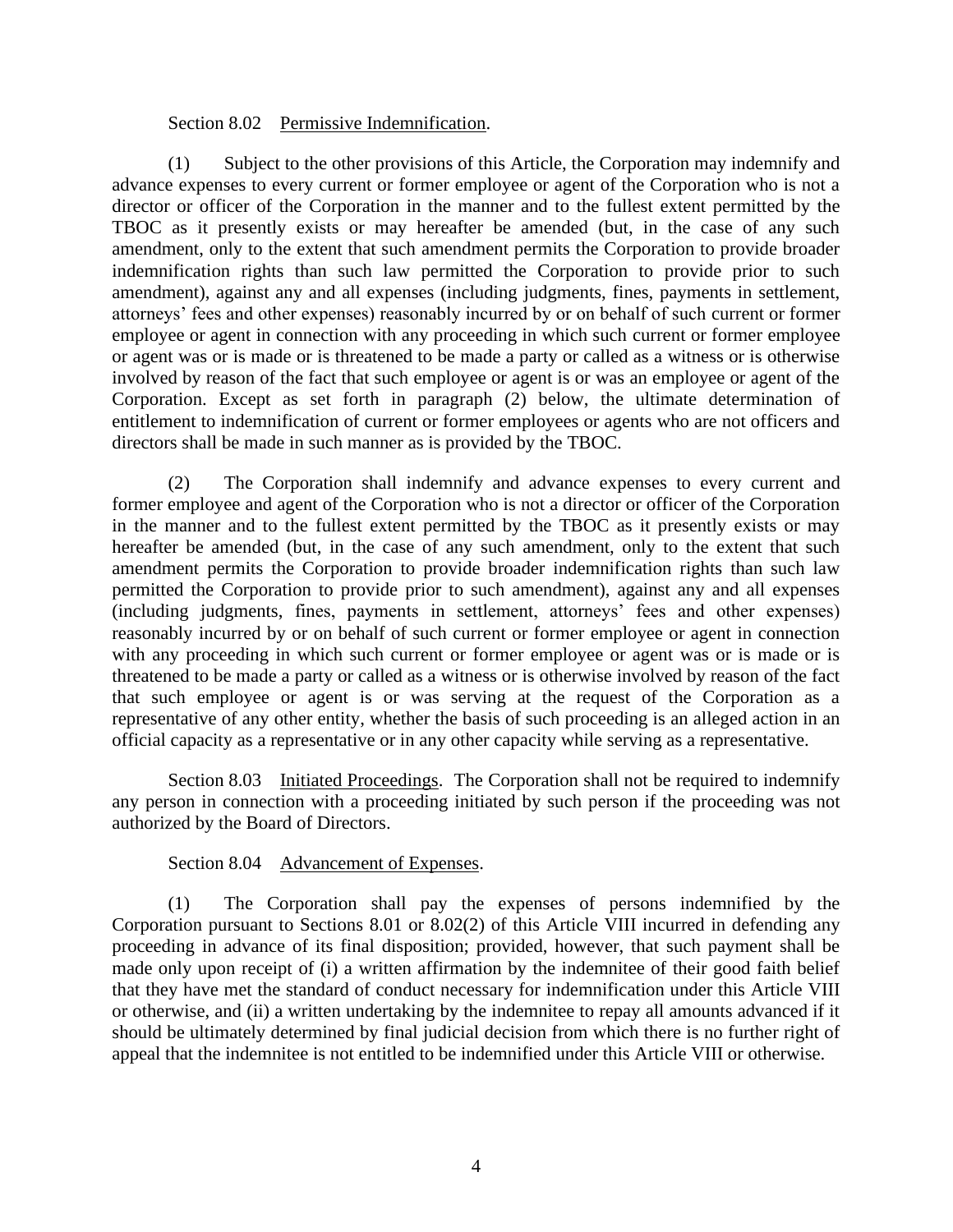(2) The payment of expenses of a person indemnified by the Corporation pursuant to Section 8.02(1) of this Article VIII incurred in defending any proceeding in advance of its final disposition shall be made by or in the manner provided by resolution of the Board of Directors or by a committee of the Board of Directors; provided, however, that such payment shall be made only upon receipt of (i) a written affirmation by the indemnitee of their good faith belief that they have met the standard of conduct necessary for indemnification under this Article VIII or otherwise, and (ii) a written undertaking by the indemnitee to repay all amounts advanced if it should be ultimately determined by final judicial decision from which there is no further right of appeal that the indemnitee is not entitled to be indemnified under this Article VIII or otherwise.

Section 8.05 Claims of Expenses. If a claim for indemnification or advancement of expenses by a person indemnified by the Corporation pursuant to Sections 8.01 or 8.02(2) of this Article VIII is not paid in full within ninety (90) days after a written claim therefor has been received by the Corporation, the claimant may file suit to recover the unpaid amount of such claim and, if successful in whole or in part, shall be entitled to be paid the expense of prosecuting such claim. In any such action, the Corporation shall have the burden of proving that the claimant was not entitled to the requested indemnification or advancement of expenses under this Article VIII or otherwise.

Section 8.06 Non Exclusivity of Rights. The rights conferred on any person by this Article VIII shall not be exclusive of any other rights which such person may have or hereafter acquire under any statute, any provision of the Restated Certificate or the Corporation's Bylaws or of any agreement, any vote of shareholders or disinterested directors or otherwise.

Section 8.07 Other Indemnification. The Corporation's obligation, if any, to indemnify any person who was or is serving at its request as a representative of another entity shall be reduced by any amount such person collects as indemnification from such other entity. The Corporation shall not be obligated pursuant to the terms of this Article VIII to make any payment provided under Section 8.02 of amounts otherwise indemnifiable hereunder (or for which advancement is provided hereunder) if and to the extent that the indemnitee has otherwise actually received such payment under any insurance policy, contract, agreement, applicable law or otherwise. In the event of any payment under Section 8.02, the Corporation shall be subrogated to the extent of such payment to all of the rights of recovery of a indemnitee, who shall execute all papers required and take all reasonable action necessary to secure such rights, including execution of such documents as are necessary to enable the Corporation to bring suit to enforce such rights.

Section 8.08 Insurance. The Board of Directors may, to the fullest extent permitted by the TBOC, authorize an appropriate officer or officers to purchase and maintain, at the Corporation's expense, insurance: (i) to reimburse the Corporation for any obligation which it incurs under the provisions of this Article VIII as a result of the indemnification of past, present or future directors, officers, employees and agents who have served in the past, are now serving or in the future will serve on behalf of the Corporation or at the request of the Corporation as a representative or another entity; and (ii) to pay on behalf of or to indemnify such persons against liability in instances in which they may not otherwise be indemnified by the Corporation under the provisions of this Article VIII, whether or not the Corporation would have the power to indemnify such persons against such liability under this Article VIII or otherwise.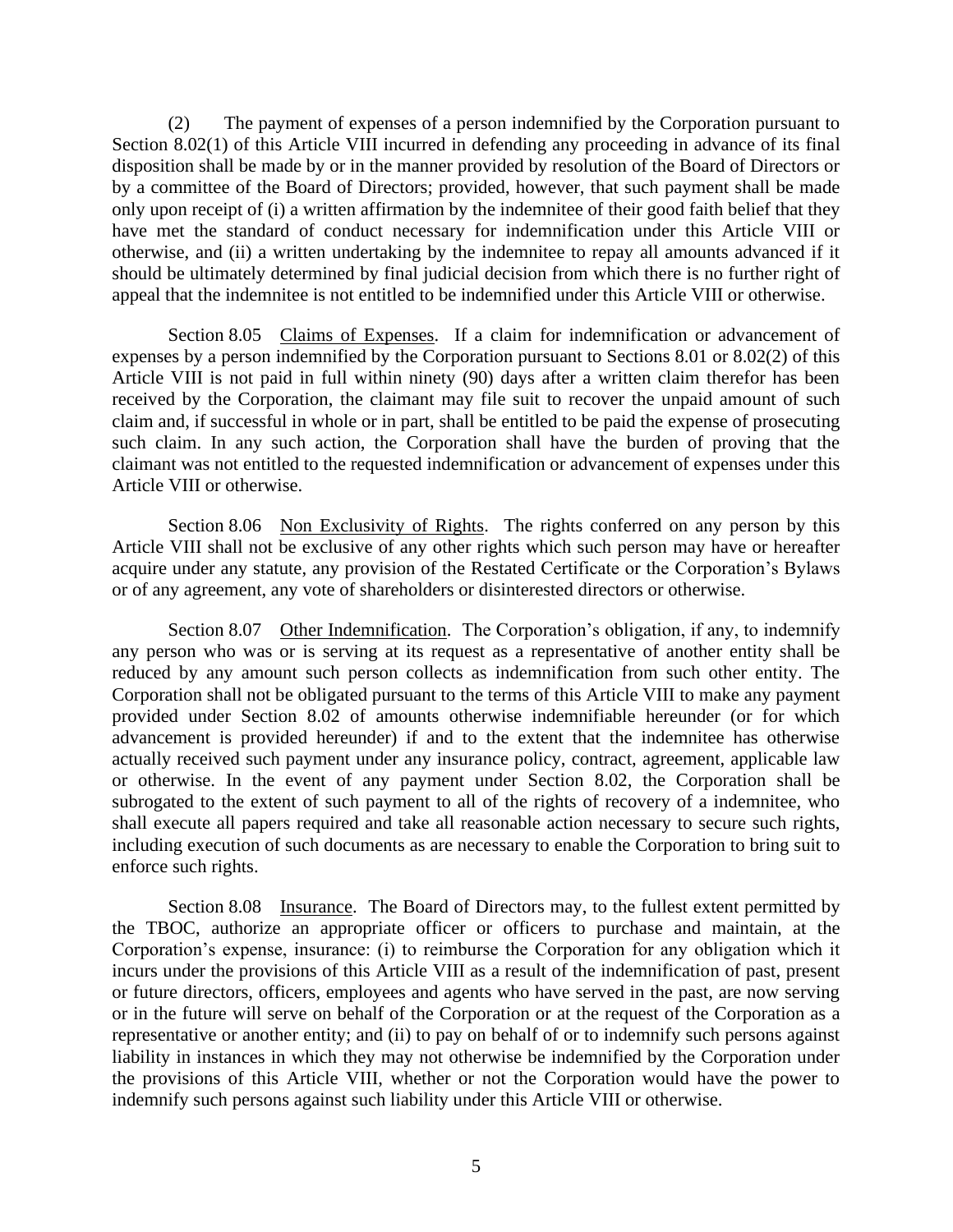Section 8.09 Nature of Rights; Amendment or Repeal. The rights conferred in this Article VIII shall be contract rights that shall continue as to an indemnitee who has ceased to be a director, officer, employee or agent and shall inure to the benefit of such person's heirs, executors, administrators, or other legal representatives. Any repeal or modification of the foregoing provisions of this Article VIII shall be prospective only and shall not adversely affect any right or protection hereunder of any person in respect of any act or omission occurring prior to the time of such repeal or modification.

# ARTICLE IX. LIMITATION ON DIRECTOR LIABILITY

A director of the Corporation shall not be personally liable to the Corporation or its shareholders for monetary damages for an act or omission in the director's capacity as a director, except that this provision does not limit or eliminate the liability of a director to the extent that the director is found liable under applicable law for (i) a breach of a director's duty of loyalty to the Corporation or its shareholders, (ii) an act or omission not in good faith that constitutes a breach of duty of the director to the corporation or that involves intentional misconduct or a knowing violation of the law, (iii) a transaction from which a director received an improper benefit, whether or not the benefit resulted from an action taken within the scope of the director's office, or (iv) an act or omission for which the liability of a director is expressly provided for by statute.

# ARTICLE X. NO DIMINISHMENT OR ADVERSE AFFECT ON EXISTING VESTED RIGHTS

The adoption of this Restated Certificate shall not shall diminish or adversely affect any right to exculpation or indemnification or advancement of expenses that shall have become vested under the Corporation's Existing Certificate or Bylaws or otherwise existing prior to the date that this Restated Certificate shall have become effective.